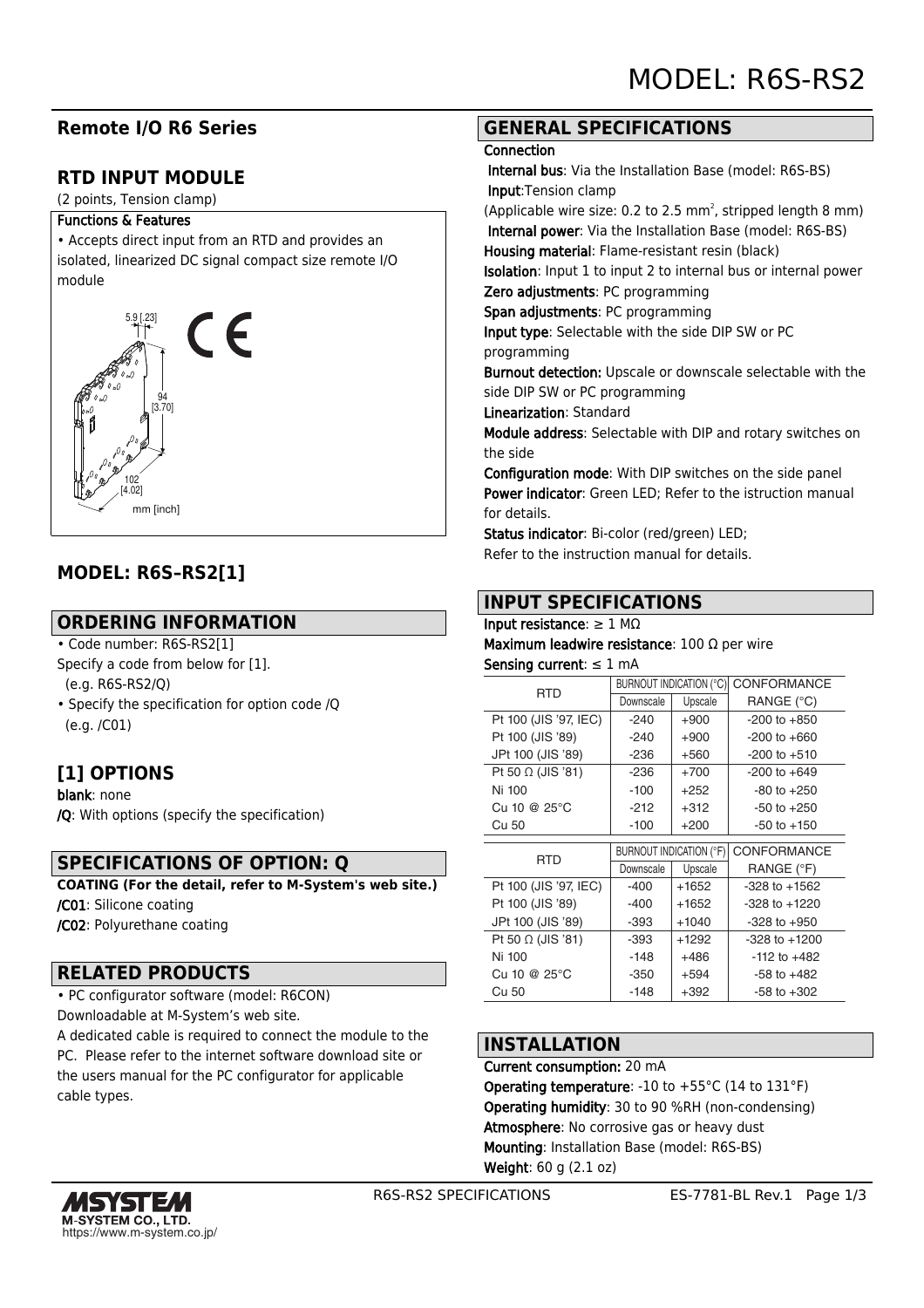### **PERFORMANCE**

Conversion accuracy:  $\pm 1^{\circ}$ C ( $\pm 1.8^{\circ}$ F) except  $\pm 3^{\circ}$ C ( $\pm 5.4^{\circ}$ F) for Cu 10 @ 25°C

Conversion rate: 250 msec. / 500 msec.(PC programmable. Factory set to 500 msec.)

#### Converted data range:

• Engineering unit value ( $°C$ , K)  $\times$  10 (integer)

• Engineering unit value (°F)

#### Data allocation: 2

Temp. coefficient:  $\pm 0.01$  %/°C ( $\pm 0.006$  %/°F) of max. span **Response time:** Conversion rate  $\times$  2 + 50 msec. or less Line voltage effect:  $\pm 0.1$  % over voltage range Insulation resistance:  $\geq 100$  M $\Omega$  with 500 V DC Dielectric strength: 1500 V AC @ 1 minute (input 1 to input 2 to internal bus or internal power to ground)

### **STANDARDS & APPROVALS**

### EU conformity:

EMC Directive EMI EN 61000-6-4 EMS EN 61000-6-2 RoHS Directive

### **EXTERNAL VIEW**



Refer to the instruction manual for setting procedures.